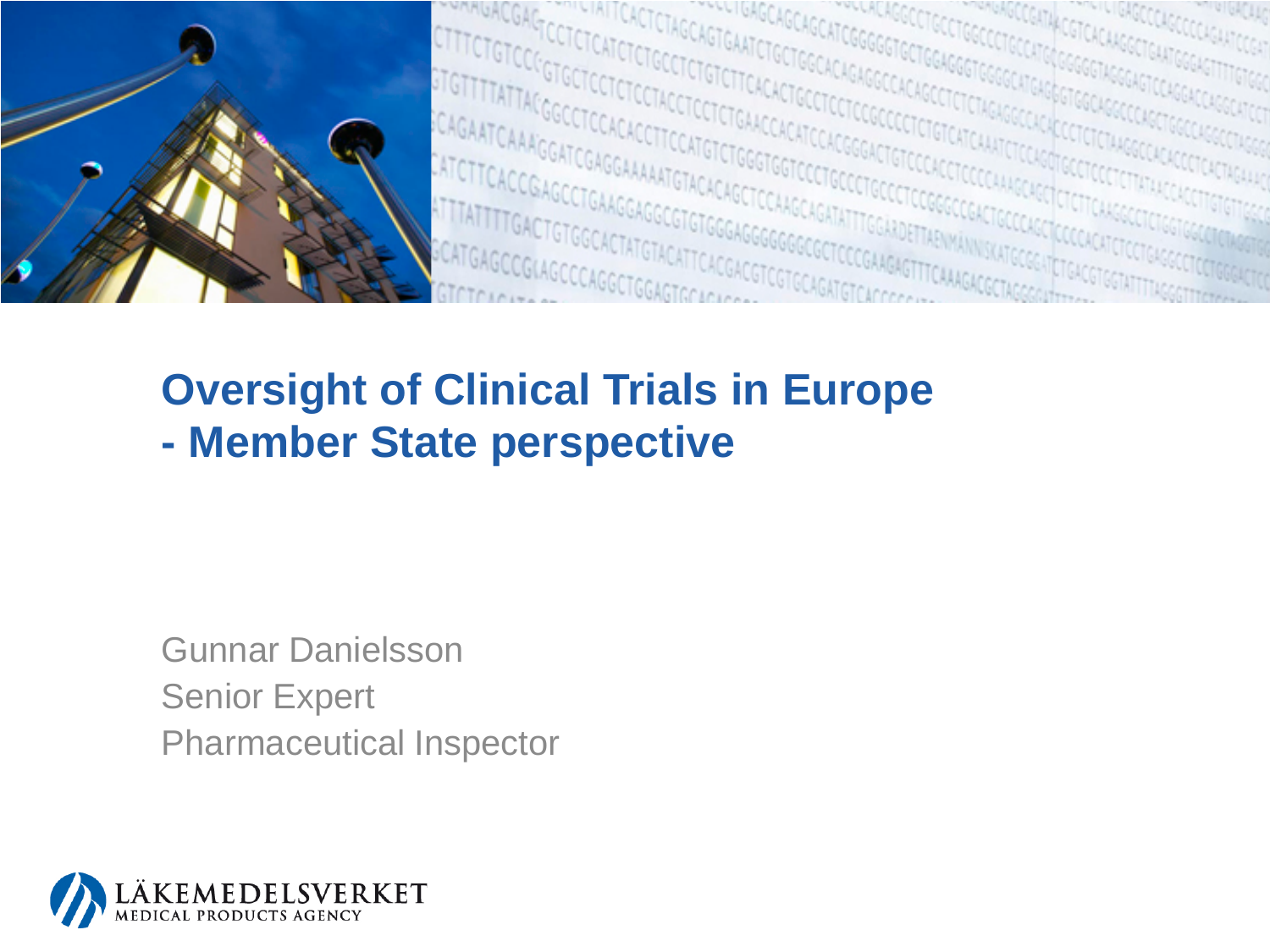# **Oversight of Clinical Trials**

- **Oversight of clinical trials occur on many different levels:**
	- **Regulatory Agency approval**
	- **Ethics Committee approval**
	- **Inspections**
	- **Training and education**

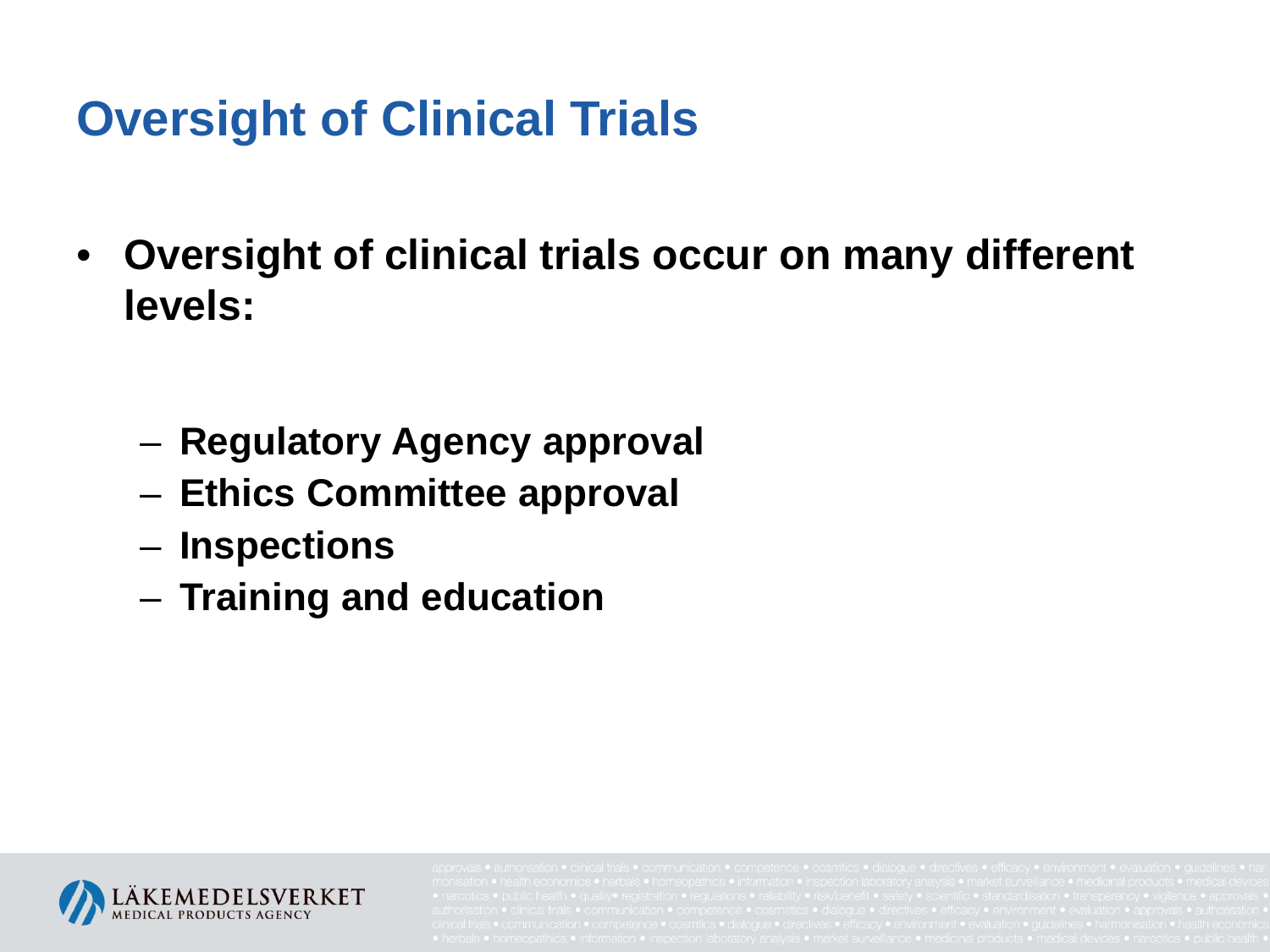# **Oversight of clinical trials and compliance with GCP standard provides public assurance that**

- **the rights, safety and well-being of trial subjects are protected**
- **the clinical trial data are credible**

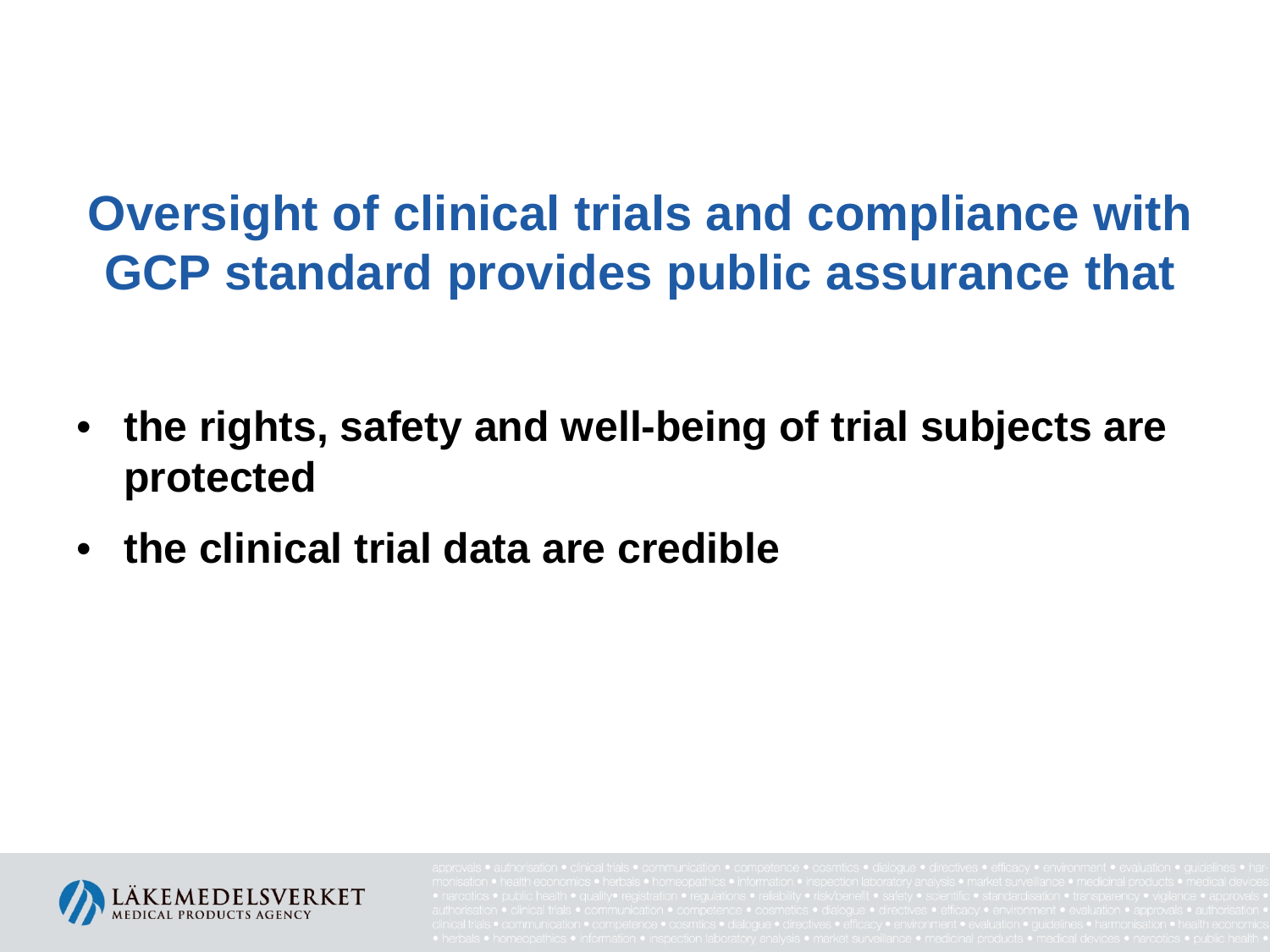# **Trial subject**

- **Declaration of Helsinki**
- **Ethics Committee/Regulatory Agency approval**
- **Confidentiality**
- **Informed consent**
- **Medical care and decisions by qualified physician**
- **Safety reporting**
- **Investigational Medicinal Product handling**

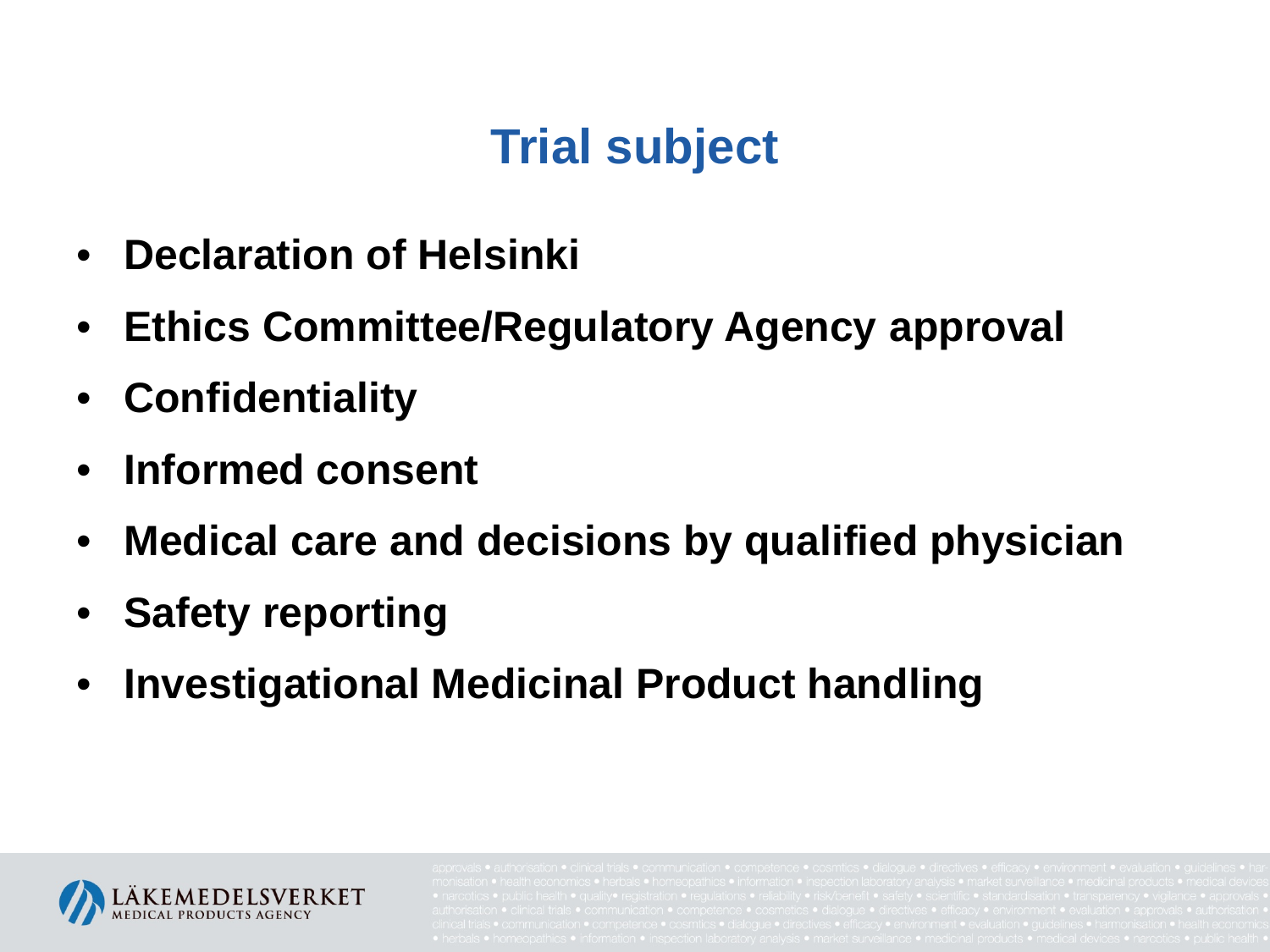### **Data**

- **Can we rely on the credibility of the data**
- **Application to Regulatory Authorities for permission to start clinical trails**
- **Clinical Trial Report**
- **Application to Regulatory Authorities to obtain registration (market authorization)**

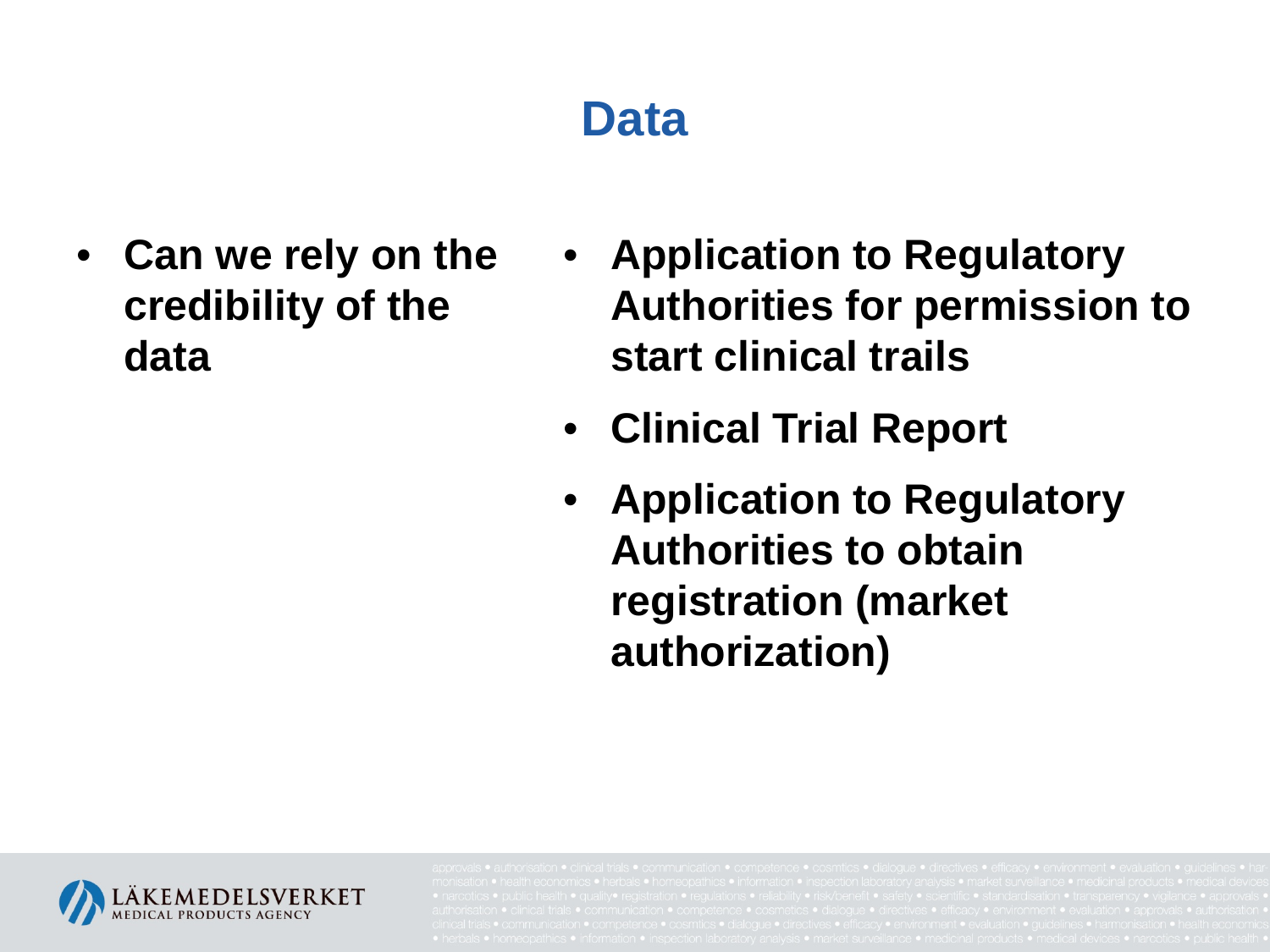#### **Application to RA; by the sponsor**

- **A fully completed and signed application form with unique Eudra-CT number**
- **Only one application for multicentre trials including list of all participating investigators**
- **All documents required for a valid application**
- **The application must be sent to the MPA electronically**

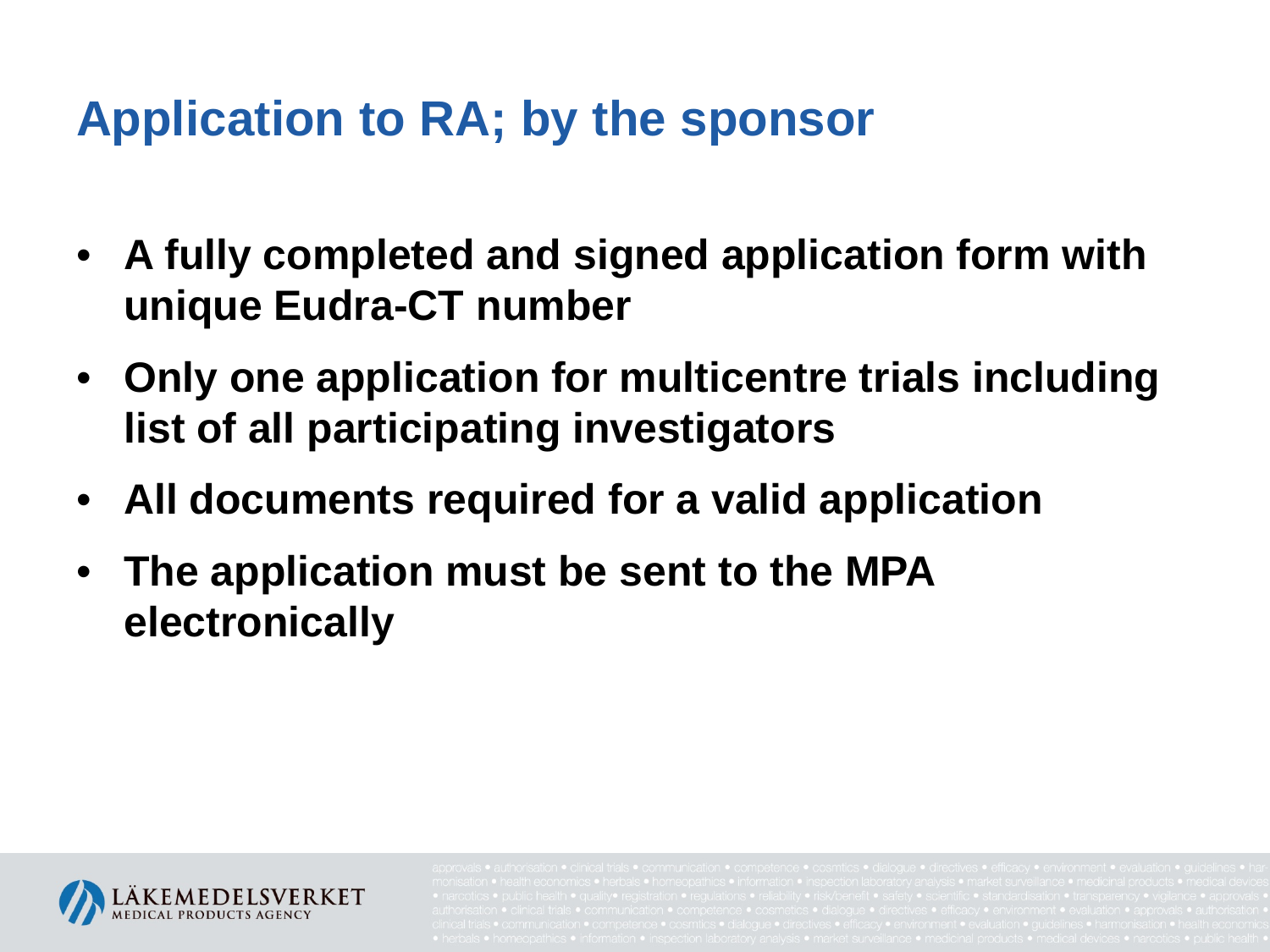# **Application to RA; Documents needed**

- **Signed cover letter**
- **Signed protocol including evaluation of the anticipated benefits and risks**
- **Adequate pre-clinical and clinical data including reference safety information for the assessment of the expectedness of any adverse reaction that might occur during the clinical trial**
- **IMPD and IMP-related information i.e. labelling, distribution**

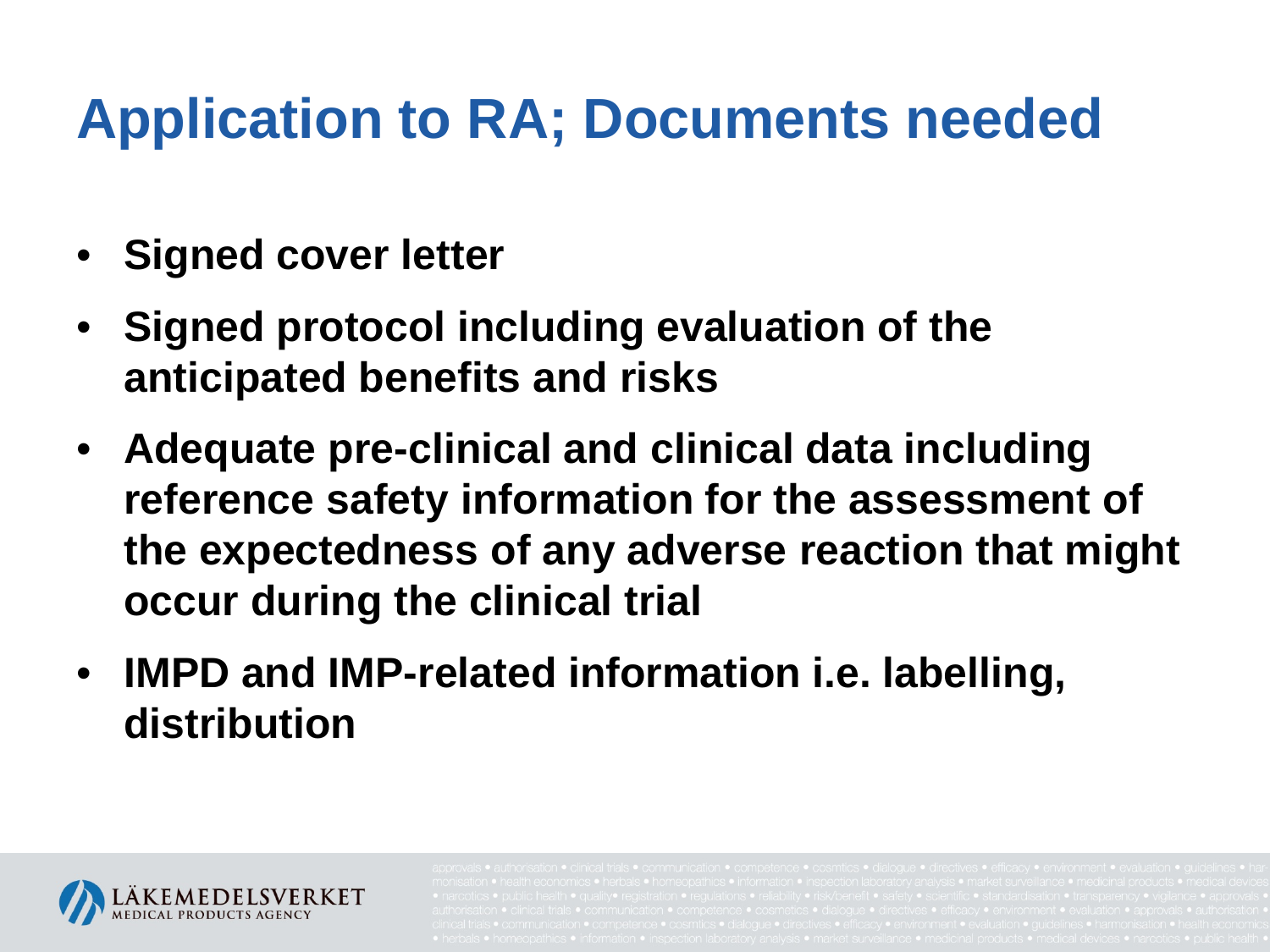# **Application process at MPA:**



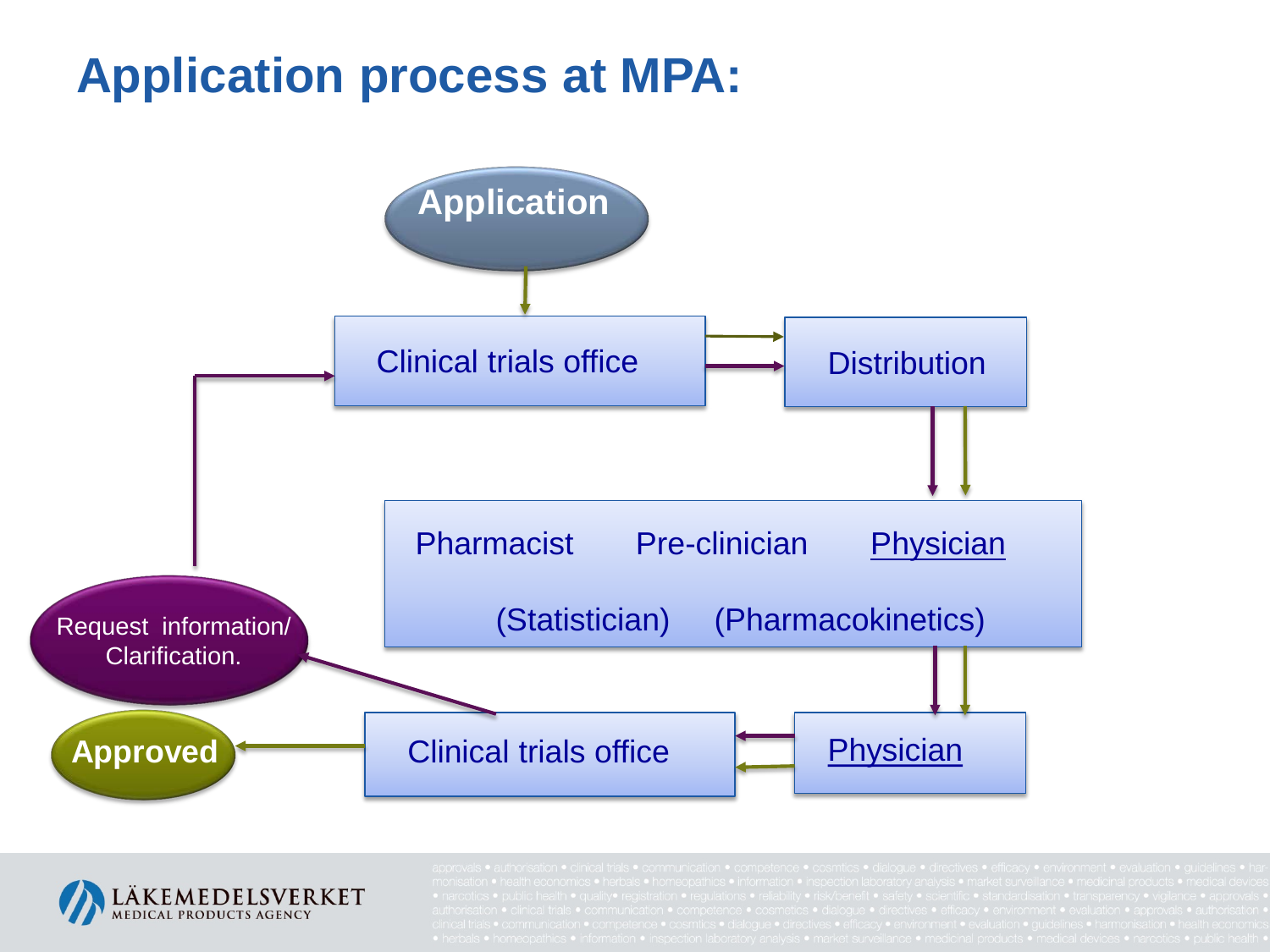# **Application to Ethics Committee; by the Investigator**

- **A fully completed and signed application form with unique Eudra-CT number**
- **Only one application for multicentre trials including list of all participating investigators**
- **All documents required for a valid application**
- **The application must be sent to the EC in paper format**

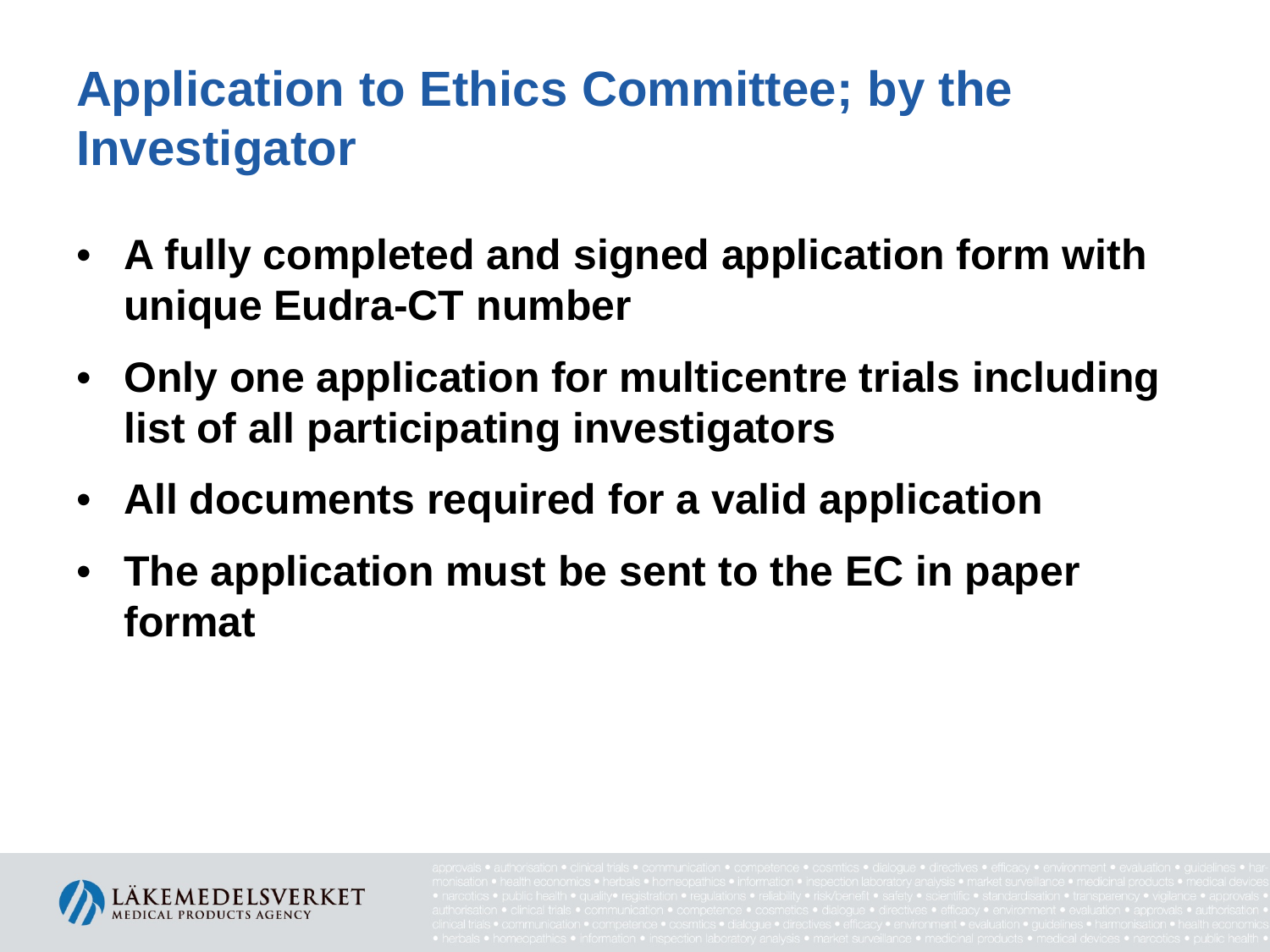# **Application to Ethics Committee; Documents needed**

- **Signed cover letter**
- **Signed protocol**
- **Investigator's Brochure or SmPC**
- **Information used during the study including patient information, informed consent, advertisment etc.**

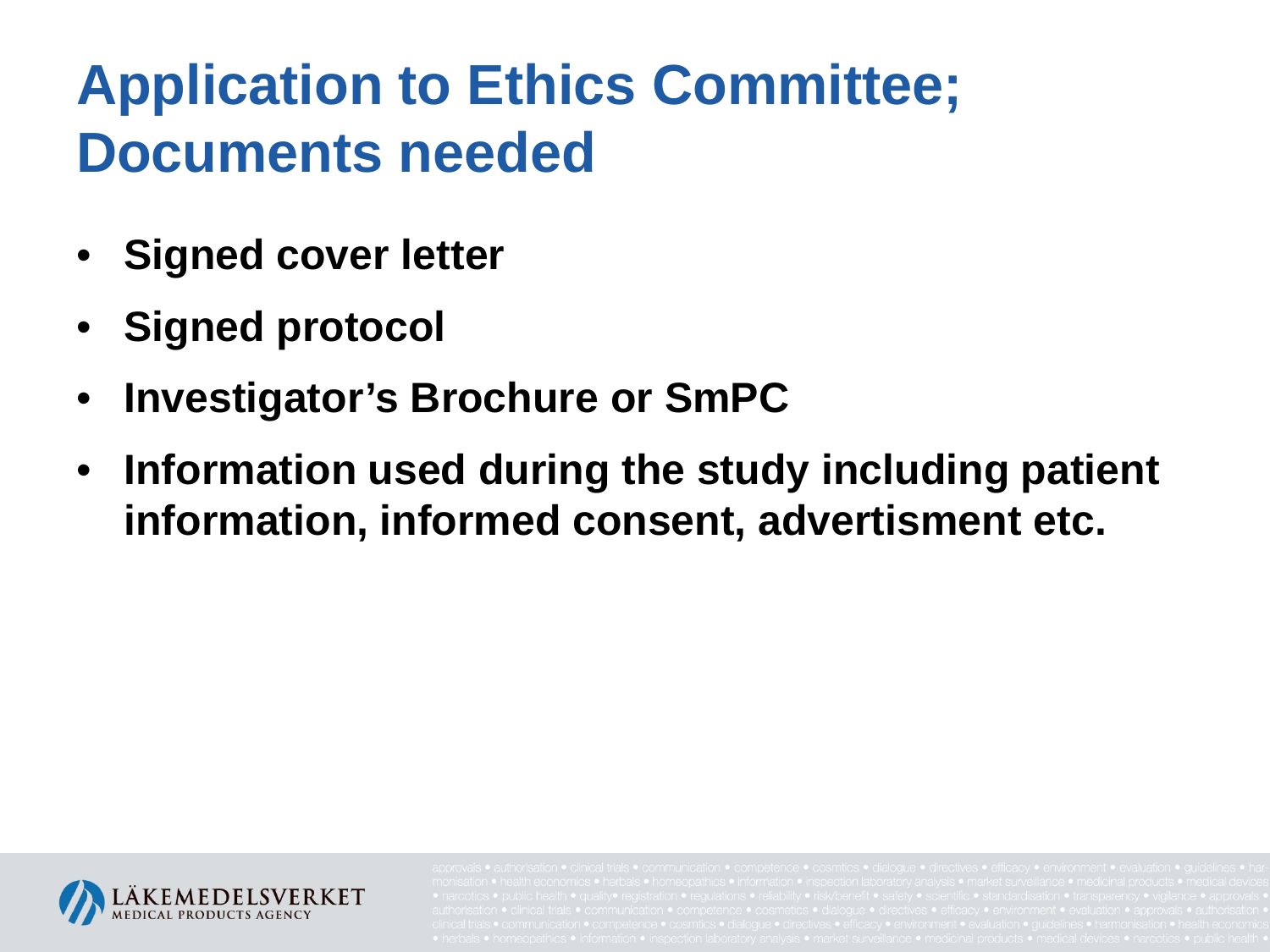#### **Regulatory Agency versus Ethics Committee**

• **The Ethics Committee review the impact of the protocol and clinical trial on the individual patient**

• **The Regulatory Agency review the impact of the protocol and clinical trial on the patient population**

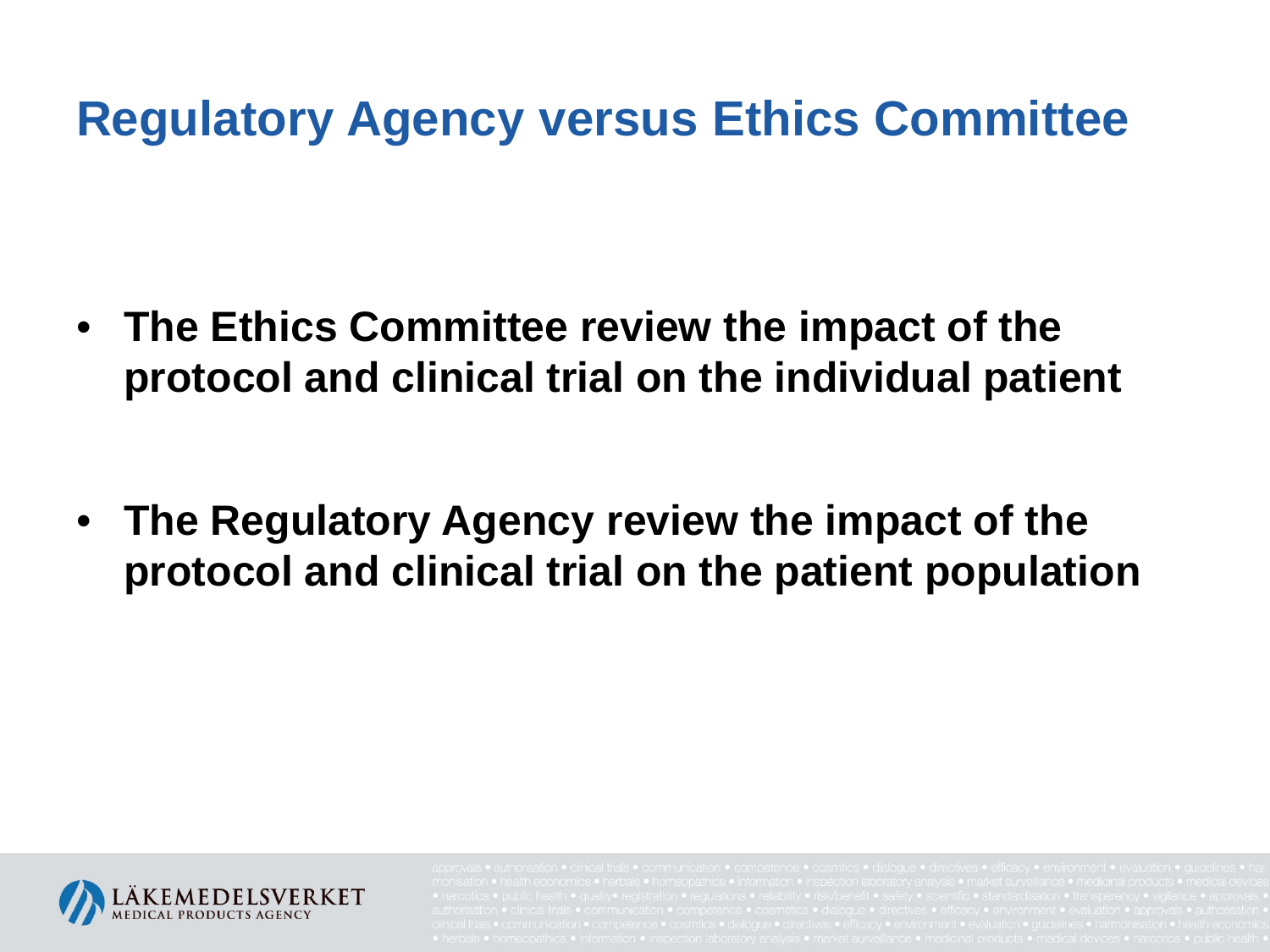#### **Inspection strategy**

- **Focus on achieving quality into the process in ongoing studies rather than finding faults in completed studies**
- **Focus on completed studies?**
	- **data driven**
- **Focus on ongoing studies?**
	- **process driven**
- **Inspection part of training and education**

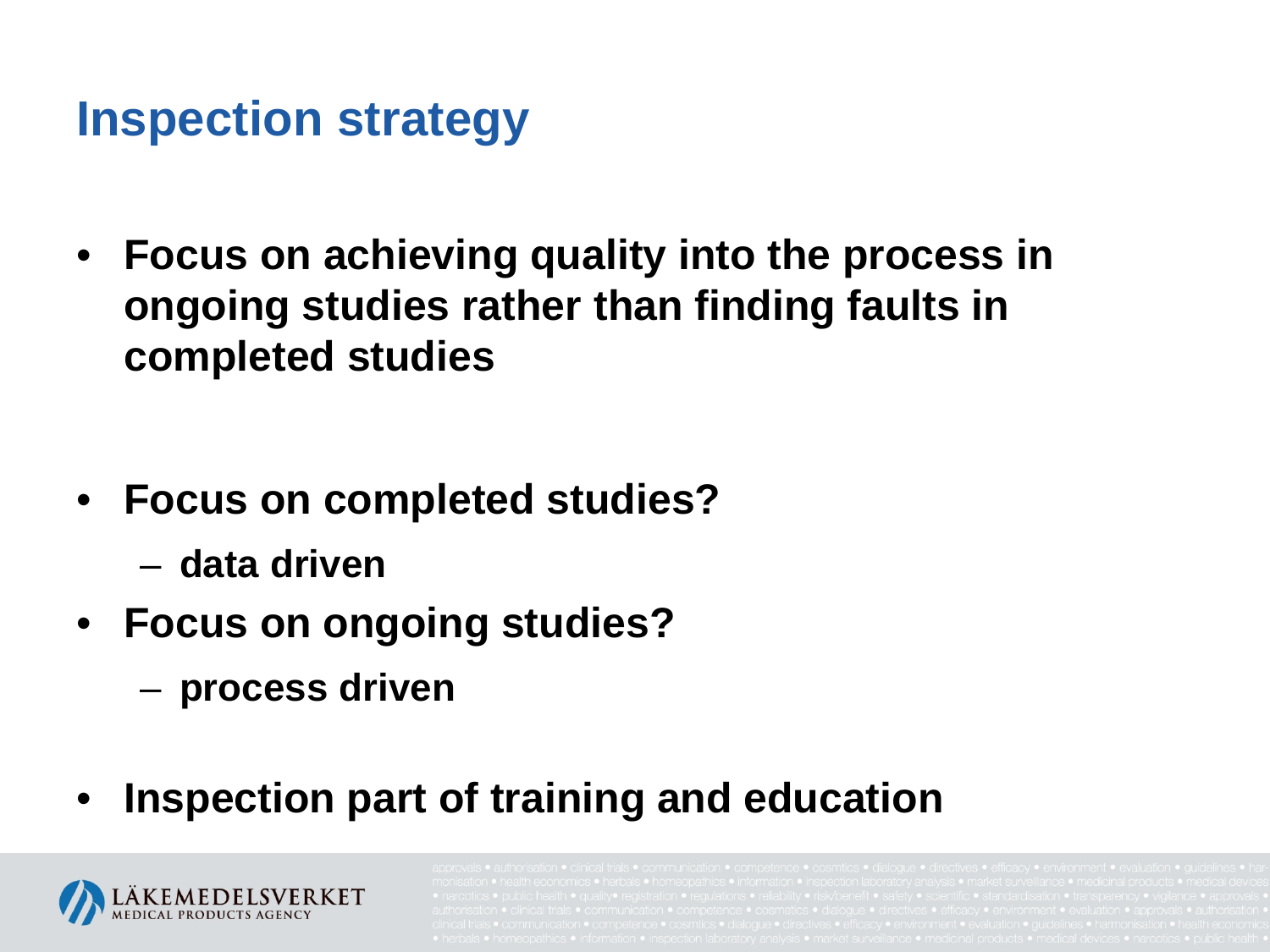#### **Objects**

- **App. 350-400 applications for clinical trials per year**
	- **app. 65 % sponsored**
	- **app. 35 % academic**
- **Divided on app. 2500 sites**
- **20-25 inspection per year**
- **Risk of inspection 1:100**

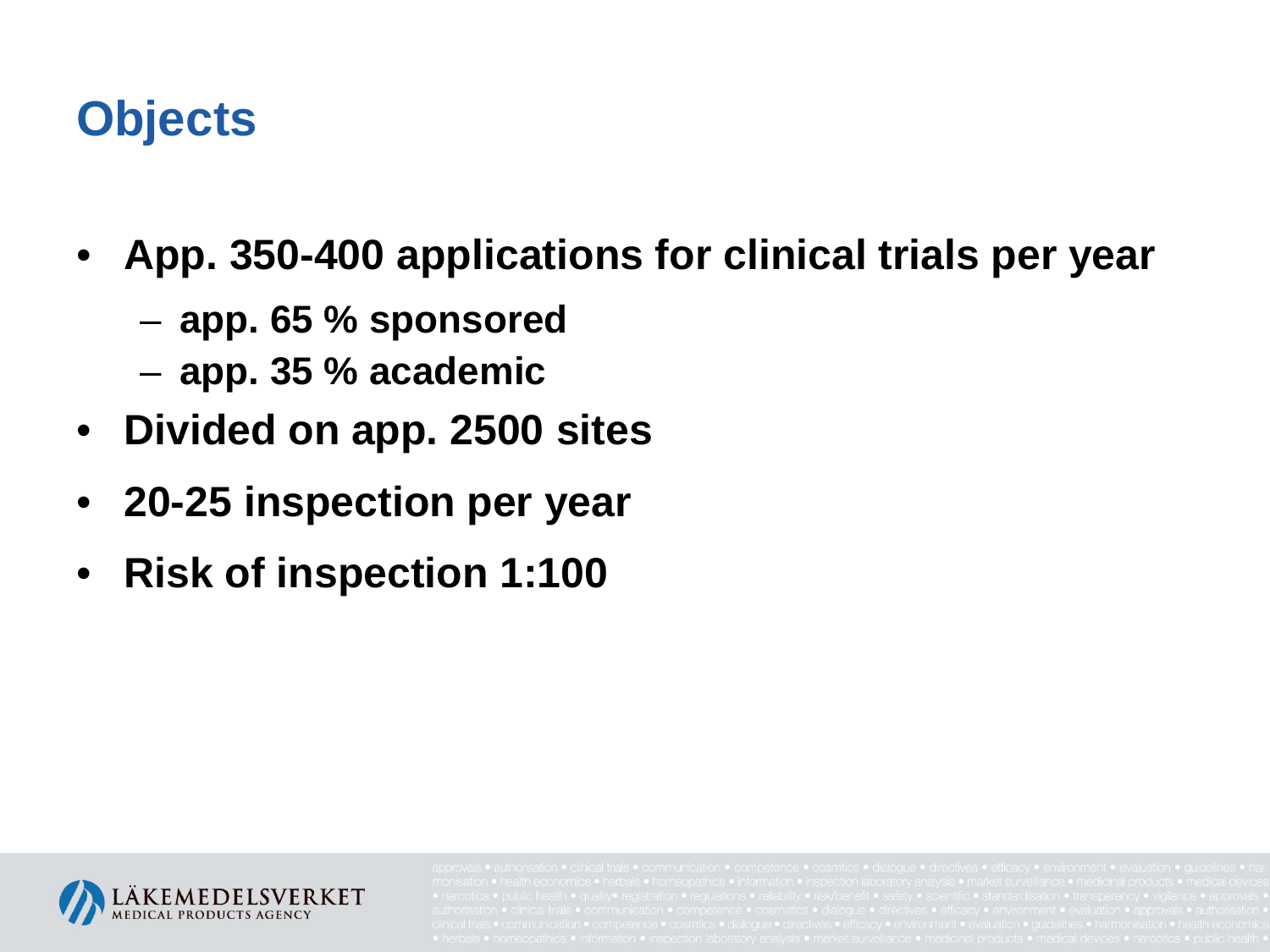### **Inspection strategy**

- **Mainly clinical sites**
- **Target all major pharmaceutical industries**
- **Small companies and academia ad hoc**
- **Networking with the academic organisations**
- **Education and training**

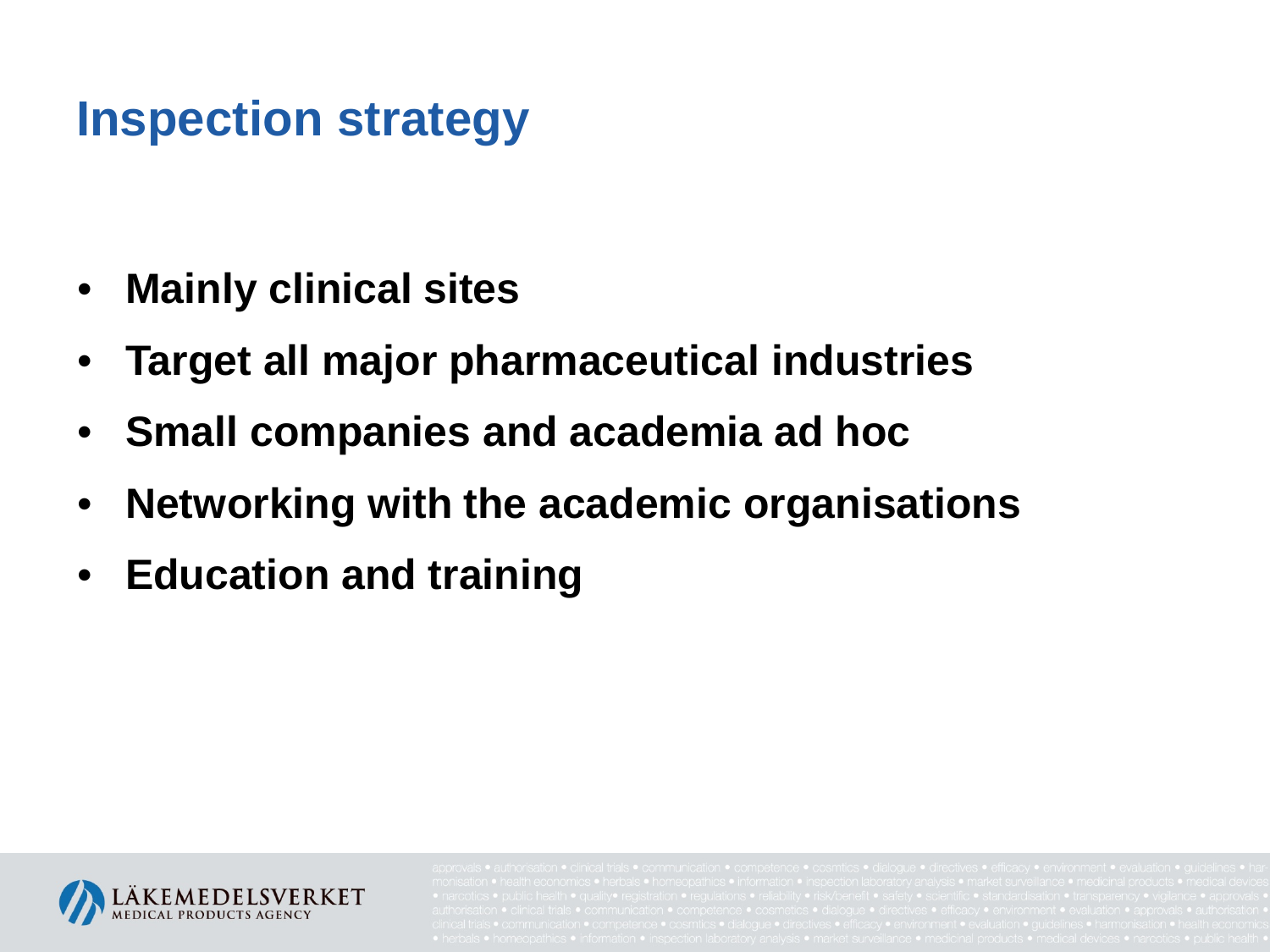# **Education and training**

- **Participate in external training activities i.e. academic institutions**
- **Participation in symposia and congresses**
- **Transparent activities via the internet**
- **Be available to respond to questions**

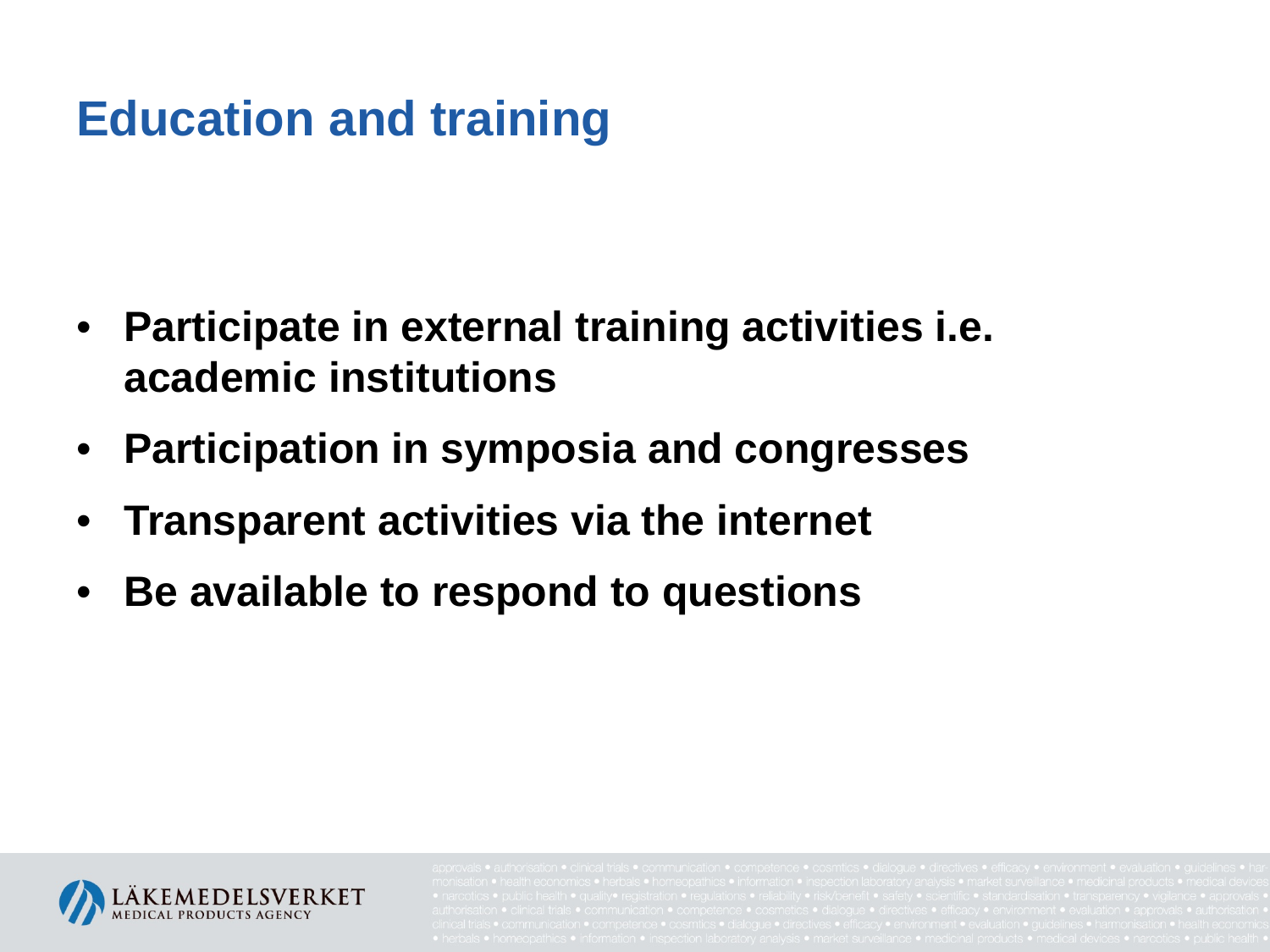#### **Lessons learned**

- **Improved quality**
- **By doing few achieve a lot**
	- **cascade effect**
- **Awareness by being seen**
	- **small country – few players**
- **Accepted as a source of information**
	- **readily available**
	- **frequent contacts**
- **Appreciated by the pharmaceutical industry and academia**
	- **well-known and respected**
	- **communication and transparency**

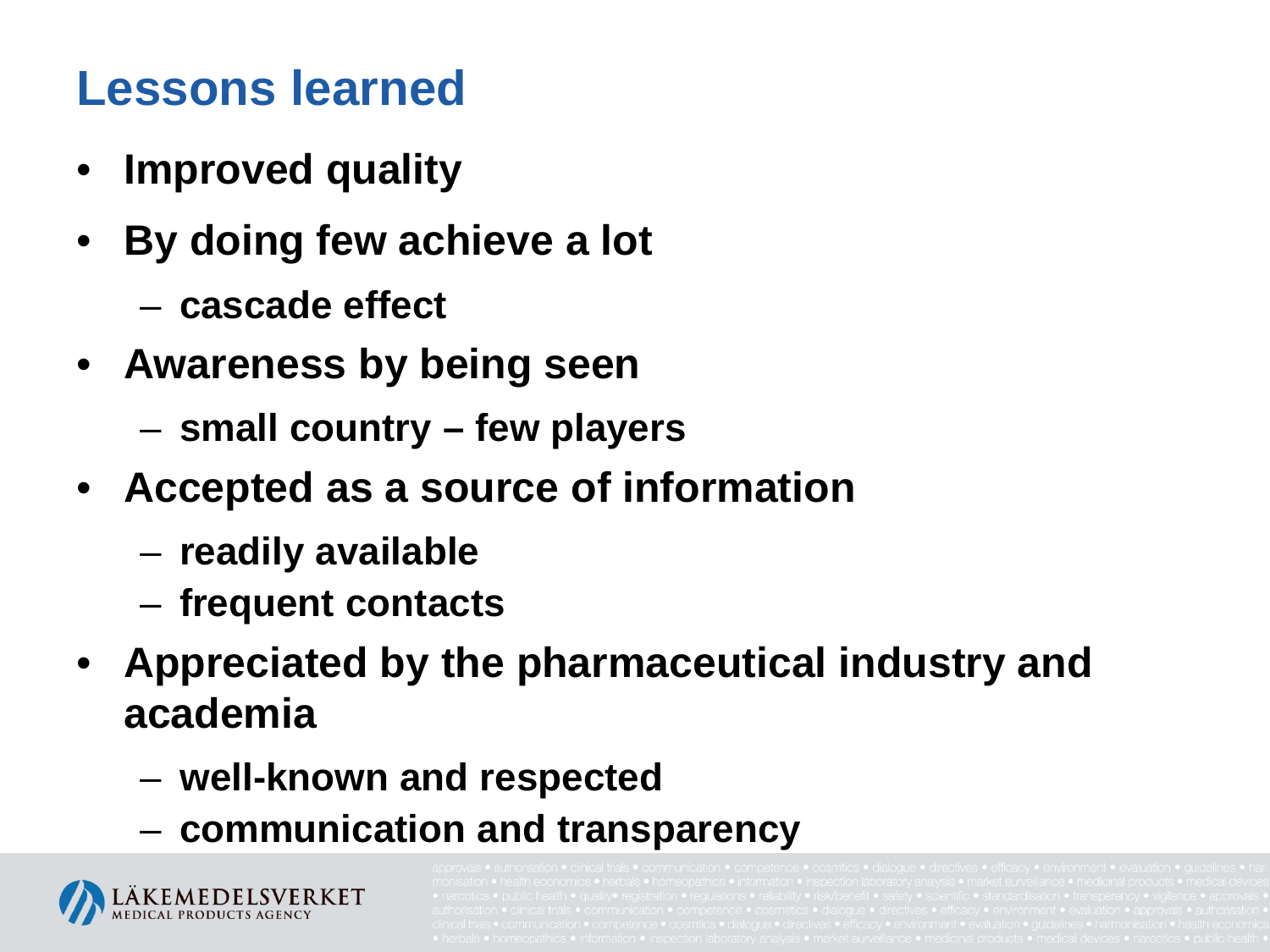## **Inspection site type vs number of inspections by EU Member States, 2000-2012**



|                         | No of Inspection |
|-------------------------|------------------|
| Q. Inspection Site Type |                  |
| <b>CRO</b>              | 437              |
| Clinical Investigator   | 2.302            |
| Laboratory              | 181              |
| Not Answered            | 47               |
| <b>Not Specified</b>    | 260              |
| Other                   | 406              |
| Sponsor                 | 572              |
| <b>Grand Total</b>      |                  |

#### GCP Inspections by European Authorities